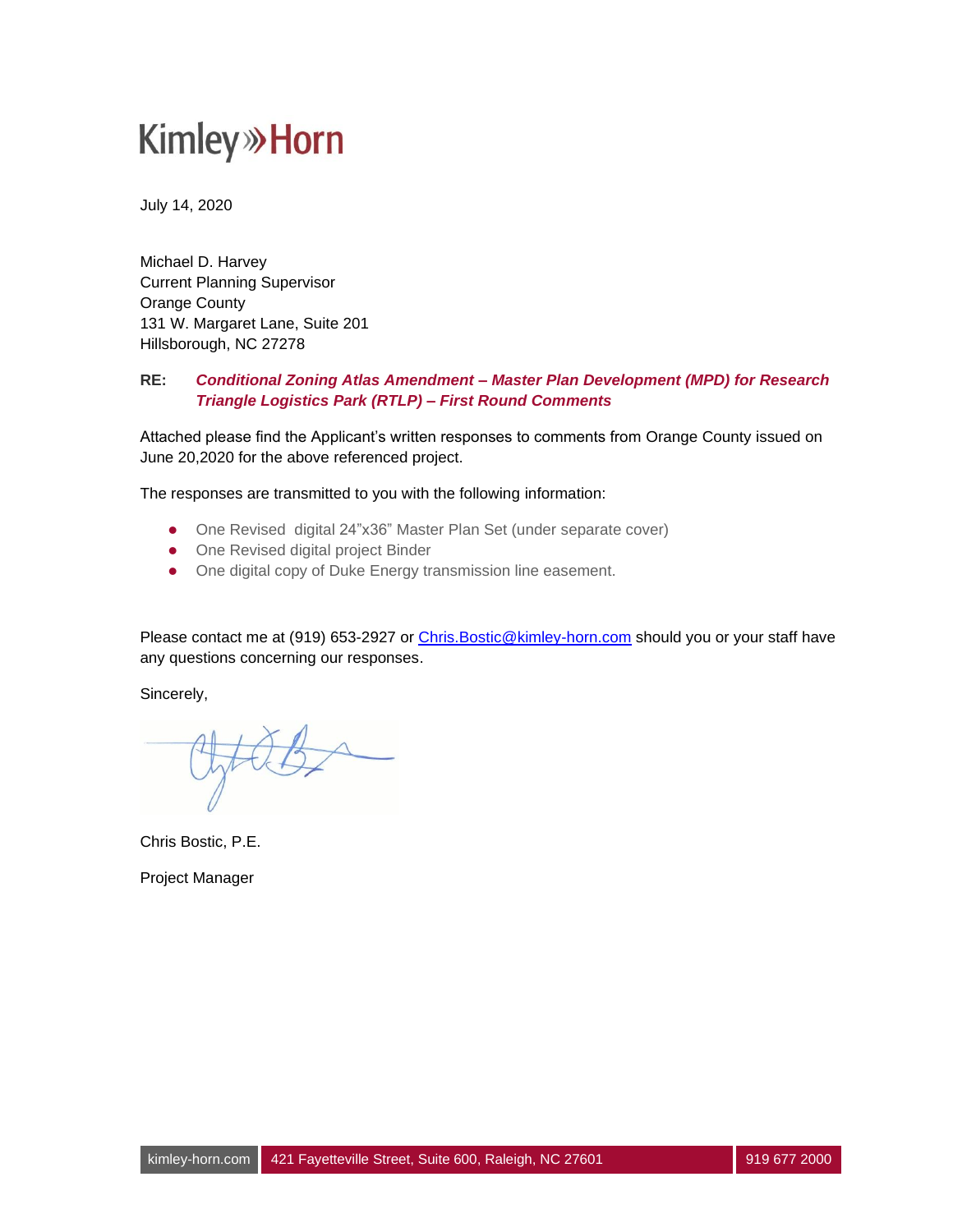#### **PLANNING & INSPECTIONS DEPARTMENT**

1. **Comment: Page 1 – Approximately 20 acres of the parcel, north of Interstate 40, is not part of the application and will remain zoned as currently depicted on the official County Zoning Atlas.**

**Response:** *Correct, no area north of I-40 is part of the rezoning.* 

2. **Comment: Page 2 – I.A.1 – The narrative and exhibits make reference to stormwater 'best management practices' or BMPs for the Project. Please update such references to 'stormwater control measures' or SCMs per current State and County guidelines.**

**Response:** *All occurrences of BMPs have been updated to SCMs as requested.*

3. **Comment: Page 2 – I.A.2 - There are no references in the narrative to proposed parking standards (i.e. required number of spaces per sq.ft. of proposed land use, loading space design requirements, shared parking, compact parking standards, drive-isle standards, etc.) for the Project.**

**Please modify the narrative to either indicate the Project will comply with the provisions of Section 6.9 Parking, Loading, and Circulation of the UDO or propose a comparable parking standard for consideration.**

**Response:** *The parking standards to be used are as follows: Minimum Vehicular Parking Requirements: 1 space per 750s.f. of office space + 1 space per 3,000s.f. of additional indoor area and have been noted in the binder.*

4. **Comment: Page 2 – I.A.2.i - A condition of approval for the Settlers Point MPD-CZ project indicated at minimum of 1% of all required parking be designed to accommodate electrical charging stations. Staff believes there will be similar interest for the Project.**

**Response:** *There is no plan to make electric parking a requirement of this project at this time.*

5. **Comment: Page 3 – I.A.2.ii – A condition of approval for the Settlers Point MPD-CZ project required the creation/designation of 100 parking spaces to serve as supporting 'park and ride' activities. While the nature of this project is different from Settlers Point, staff believes there will be discussion at both the Planning Board and County Commissioner level on requiring a similar condition.**

**Response:** *Due to the nature of this project, there will be no park and ride facilities provided.*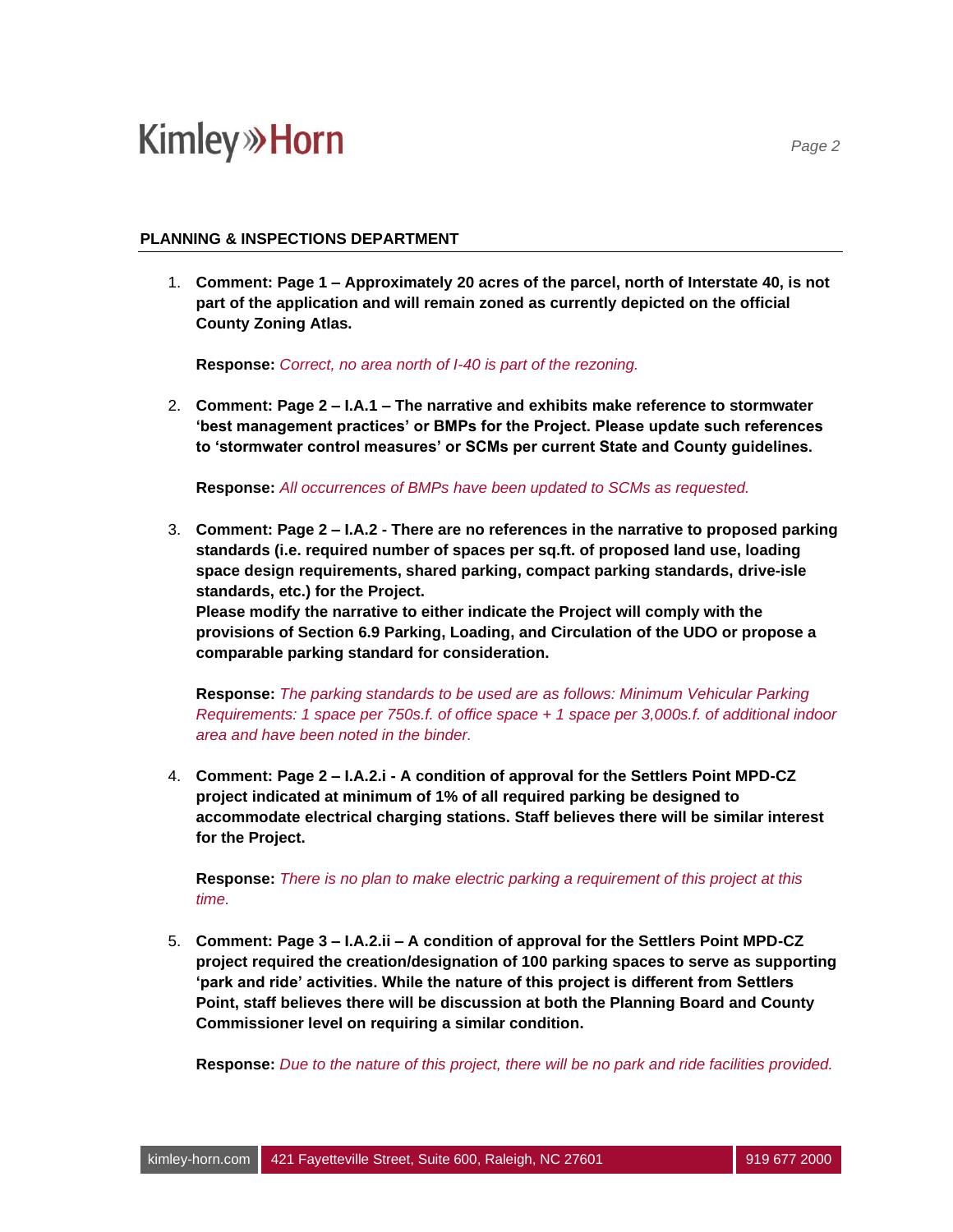6. **Comment: Page 3 – I.A.3 - Section 6.7.5 (D) of the UDO requires the issuance of a Class A Special Use Permit when any non-residential land use within an MPD-CZ is developed: ... 'within 200 ft. of a property line of an existing dwelling unit located on a lot smaller than 2 acres in size. This section specifically applies to MPD-CZ development(s) within the Hillsborough Economic Development District.**

**This provision may impact portions of the Project as currently denoted on the master plan, specifically development on the 12-acre parcel (PIN 9862-99-8894) as adjacent parcels, each with a residential land use, are under 2 acres in size.**

**Response:** *We understand this comment is pending further discussion.*

7. **Comment: Page 3 – I.A.4 - The Project will be required to comply with provisions of Section 6.10 Roadway Improvements and Multi-modal Transportation of the UDO.**

**Response:** *We understand the public streets will comply with this section of the UDO; however the internal streets are private and will not be held to this standard.*

8. **Comment: Page 3 – I.A.5 - Staff is continuing to review language on utility permitting and connection standards with the Town of Hillsborough staff and will provide additional feedback as soon as possible.**

**Response:** *Noted.*

9. **Comment: Page 3 – I.B.1 - Page 4 Final Paragraph: There is language within the narrative discussing the submittal of the Conditional Zoning Atlas amendment package, which could confuse the average reader. You should consider revising the language as follows:**

**Given the scope of the project, we believe it is appropriate to submit the project through the County's Master Plan Development (MPD) Conditional Zoning process, the purpose of which is to:**

*…provide for unified large scale subdivisions, non- residential, and mixed use developments that promote economical and efficient land use, improved /ev'e/ of amenities, appropriate and harmonious variety, creative design, and a better environment through the approval of a general Master Plan.*

*In accordance with the provision of Section 2.9.2 of the Orange County Unified Development Ordinance (UDO), we are proud to submit the this request to rezone a total of 161.21 acres of property, further defined in Section 1-2 of the document, to a MPD Conditional Zoning designation for development as the RTLP consistent with proposed development standards.*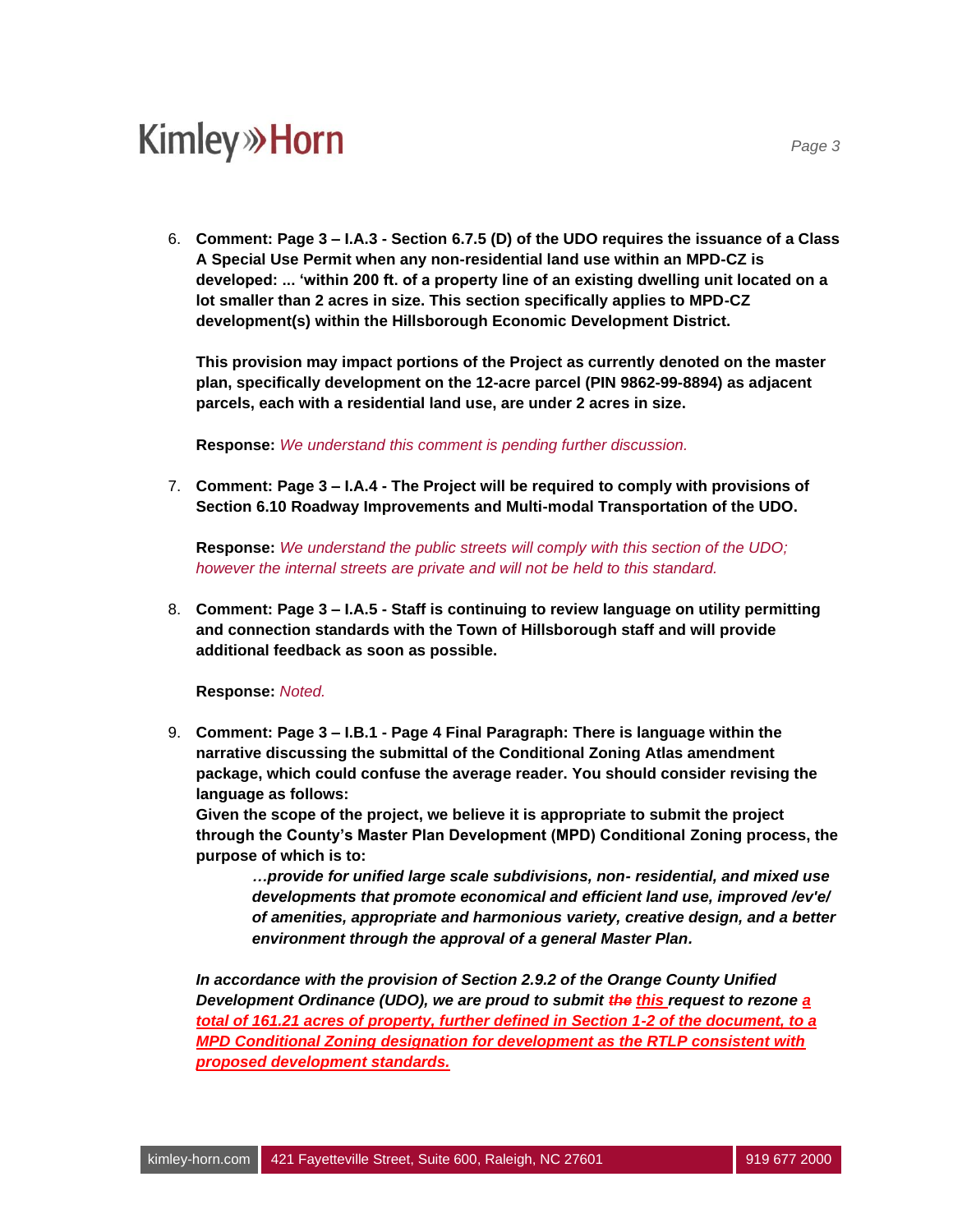*This includes the rezoning of approximately 148.8 acres of property previously zoned MPD-CZ by the County as part of the Settlers Point project.*

*Approval of this request will, in effect, eliminate the County's previous action to approve the Settlers Point project in January of 2018. 12.35 acres of land and submit the cumulative (being 161.216 acres) properties identified herein as being part of the RTLP project to MPD-CZ and allow for the development of the project consistent with recommended development standards.*

**Response:** *This change is acceptable and has been incorporated into the revised document.*

10. **Comment: Page 4 – I.B.2 - Section 1-2 Project Size and Location: Staff recommends including the following language under the subsection number 2 describing the rezoning of PIN 9863-91-6573:**

> **'APPLICANT NOTE: Approximately 20 acres of the parcel, which is located north of Interstate 40, are not pad of the application and will remain in the ownership of the current property owner and zoned EDH-2 consistent with current County regulations'.**

**While all parties are aware of the distinction, the narrative should contain a definitive reference that the request only involves rezoning 60 acres of an 80 acre parcel.**

**Response:** *Narrative has been revised as requested.*

11. **Comment: Page 4 – I.B.3 - Section 1-3 Current Land Uses: Include a reference to the Settlers Point project when identifying the parcels zoned MPD-CZ:**

**PIN — 9863718857 Undeveloped MPD-CZ (formerly Settlers Point MPD-CZ) PIN — 9863916573 Undeveloped MPD-CZ (formerly Settlers Point MPD-CZ) This will help the general public to follow what is being proposed, and what was previously done.**

**Response:** *The PIN information has been updated as requested.*

12. **Comment: Page 4 – I.B.4.i - Water/Sewer improvements: Provide language indicating the extension of applicable utility lines shall be in accordance with Town of Hillsborough's utility extension protocols/policies.**

**Staff recommends additional language be added defining/clarifying what a 'looped' water line system will entail. For example, where will the connection(s) be made (i.e. off Old NC Highway 86 near David Road, a new water line running parallel with Interstate 40 connecting to existing lines off Orange Grove Road, etc.).**

**There also should be some mention of required permitting to install the new utility lines.**

**This detail will need to be present on the utility master plan contained in Exhibit D as well.**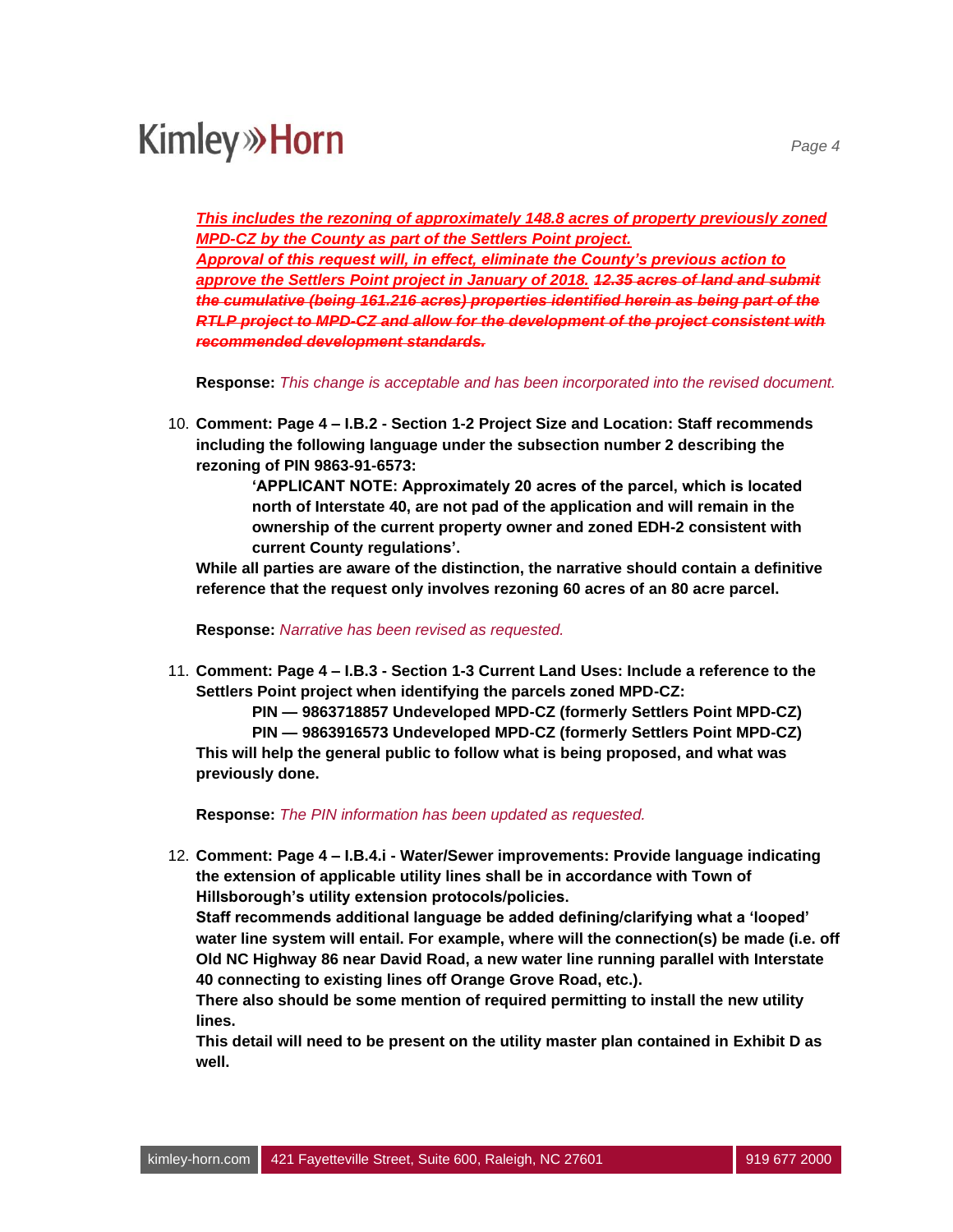**Response:** *The binder has been updated accordingly.*

13. **Comment: Page 4 – I.B.4.ii – Road improvements: Add references to the Traffic Impact Analysis (TIA) contained in Exhibit H of the application.**

**Response:** *TIA comments will be addressed globally upon receipt of direction from NCDOT.* 

14. **Comment: Page 5 – I.B.5 - Section 2 — Land Use Program: The narrative makes a reference to 'County Planning staff' referring to the Project as the 'Research Triangle Logistics Park' or RTLP. This is the name you have chosen for the Project and is not a 'staff' reference. Please revise existing language accordingly.**

**Response:** *This revision has been made as requested.*

15. **Comment: Page 5 – I.B.6.i - The narrative should be revised to include additional detail(s) on proposed development activities, namely: A description/identification of each individual development area or 'pod' within the Project; This information should also be placed on the master plan set.**

**Response:** *This information has been provided as requested.*

16. **Comment: Page 5 – I.B.6.ii-iv - The narrative should be revised to include additional detail(s) on proposed development activities, namely: -Anticipated number of buildings and their size for each development area or 'pod'; -An explanation on the anticipated number of parking spaces; -An explanation of loading berths/zones for each area or 'pod'; This information should also be placed on the master plan set.**

**Response:** *Please reference the schematic plan that shows the general location of these items.*

17. **Comment: Page 5 – I.B.7 - Section 2-1 Land Uses: Staff is concerned the proposed list of allowable and prohibited land uses does not following existing naming or organization conventions as detailed in Section 5.2 Table of Permitted Uses of the UDO. We suggest additional review of our recommendation(s) on the listing of land uses consistent with our June 1, 2020 email as contained in Attachment 1.**

**Response:** *The list of allowable land uses shall remain as previously submitted, however, further discussion may be warranted.*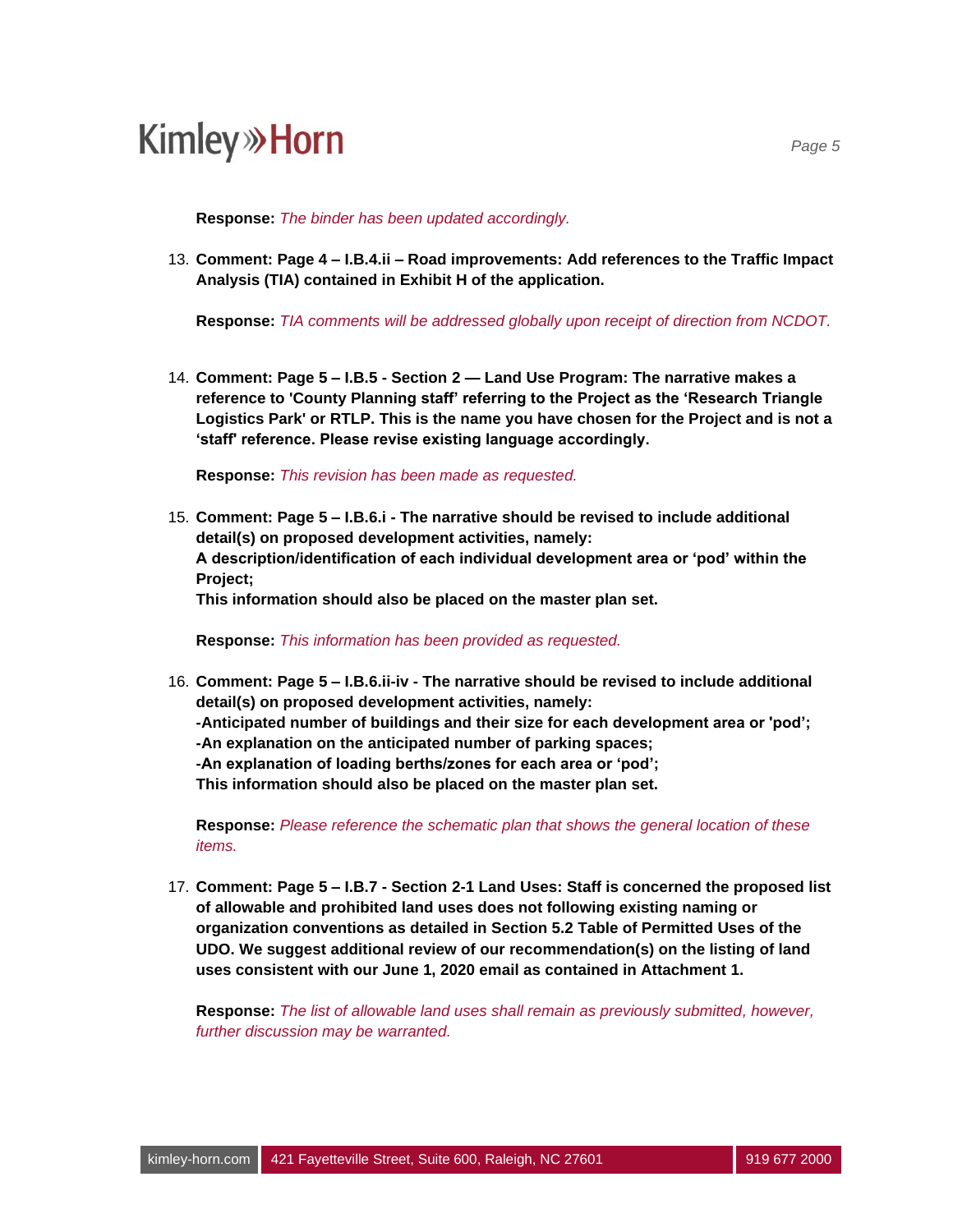18. **Comment: Page 5 – I.B.8.i – There is no mention of Floor Area Ratio (FAR) requirements within the narrative.**

**As proposed, the FAR for the Project appears to be approximately (i.e. roughly 13,939 sq.ft. of floor area per acre with a cumulative total of 2,250,00 sq.ft. of floor space for the 161 acres located within the Project).**

**As a comparison, the FAR for:**

- **Settlers Point for District 1 was 0.20 (i.e. 8,712 sq.ft. of floor area per acre);**
- **County UDO would potentially allow 0.65 (i.e. 28,314 sq.ft. of floor area per acre) if the MPD-CZ parcels were still zoned Economic Development Hillsborough Research and Manufacturing (EDH-5).**

**The proposed FAR appears consistent with what has been historically allowed for the parcels making up the bulk of the Project.**

**NOTE: The FAR should also be listed on the master plan set, specifically sheet(s) C.2.**

**Response:** *The proposed FAR will be set at a maximum of 0.65 to match County standard.*

19. **Comment: Page 5 – I.B.8.ii – Number 1: Per Section 6.7.5 (C) (1) of the UDO, the maximum impervious surface level for the Project is 50%. After conferring with the Director, it has been recommended the narrative contain language discussing the cumulative/shared nature of the development (i.e. shared access roads, shared parking, common stormwater control measures, open space preservation, etc.) resulting in an overall reduction in the amount of land clearing/grading that will be required to accommodate the Project.**

**This will result in an overall reduction in the anticipated environmental impact of the Project justifying additional impervious surface area.**

**Response:** *As noted in the comment above, the improvements common to each building result in a relatively limited overall disturbance of the project as compared to the proposed built upon area which does result in a relatively limited environmental impact.*

20. **Comment: Page 6 – I.B.8.iii – Number 2: Staff recommends the minimum percentage of open/landscaped space for the Project be increased to a minimum of 30% of the Project or 48 acres.**

**According to the 'graded area exhibit' of the Environmental Assessment (Exhibit G) anticipated open space for the project is approximately 41 acres or 25% of land area. The Director has indicated he is willing to allow for the 498,705 sq.ft. of land area reserved to serve as stormwater control measures to be included as part of the open space calculation.**

**NOTE: The minimum open space requirement should be listed on the master plan set, specifically sheet(s) C.2.**

**Response:** *The minimum open space requirement in the narrative has been increased to 25%.*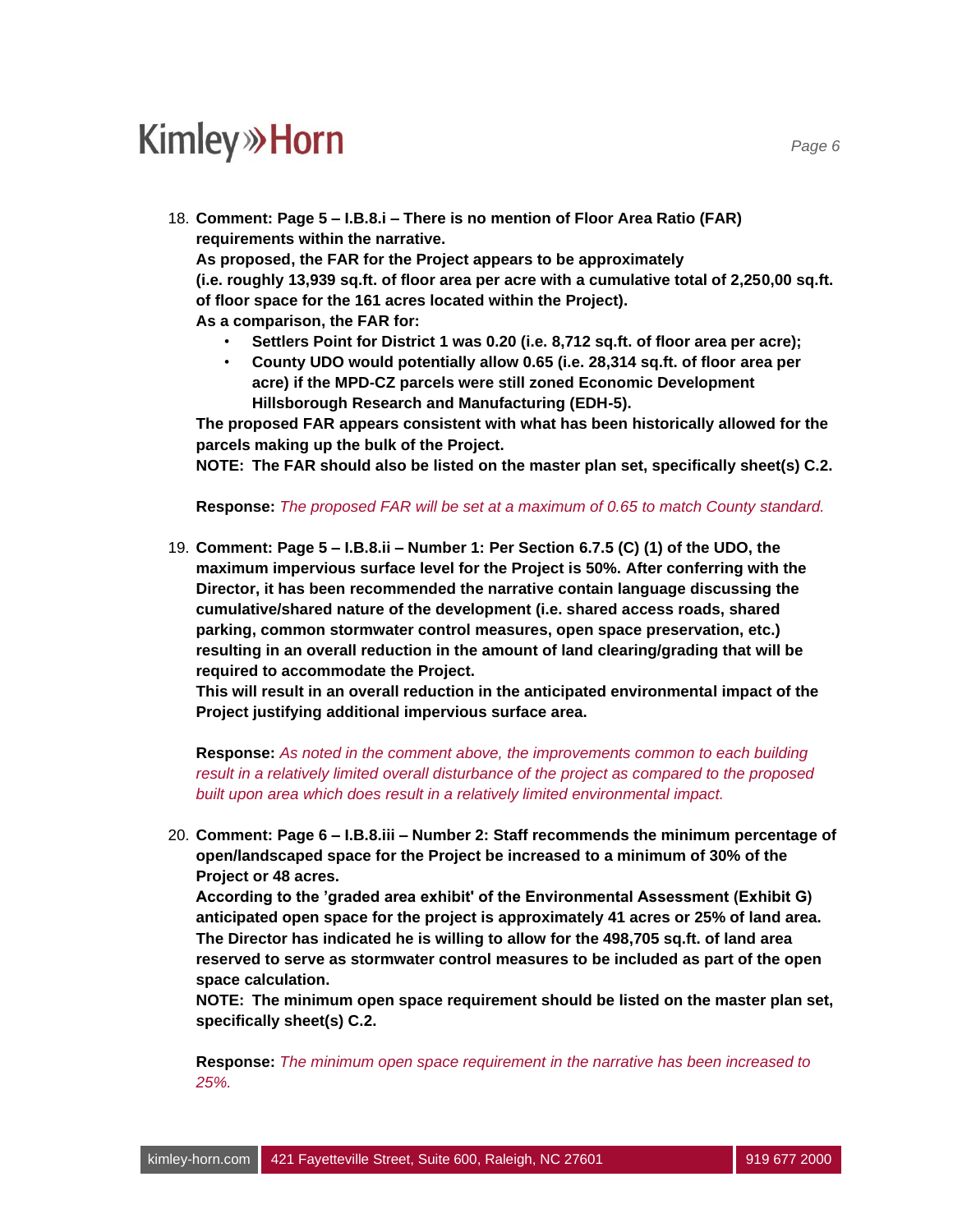21. **Comment: Page 6 – I.B.8.iv – Number 3: Per Section 6.7.5 (C) (1) of the UDO the maximum height allowed for the Project is 60 ft. There are additional setback requirements for structures exceeding 40 ft. in height per Section 3.7 of the UDO. Staff recommends references in the narrative to a '6 story height limit' be replaced with the following: Buildings within the development shall abide by the height limitations and allowances established within Section 3.7 Economic Development Districts — Economic Development Hillsborough Research and Manufacturing (EDH-5) of the UDO. Under no circumstances may a structure exceed 60 ft. in height. NOTE: Height allowances/restrictions should be listed on the master plan set, specifically sheet(s) C.2.**

**Response:** *Narrative has been modified to address the 60' limitation.*

22. **Comment: Page 6 – I.B.8.v – Number 4: Please include specific references to the Stream Buffer regulations as contained in the UDO (i.e. Section 6.13). Further, we recommend including language within this section referencing your submittal of a Letter of Map Amendment (LOMA) to the Federal Emergency Management Agency (FEMA) for review, which may result in a reduction of land area encumbered by identified floodplain. This is to address potential concern(s) the submitted master plan (i.e. the overall preliminary site plan map — Sheet C-2) denotes potential development activity in areas currently identified as being within special flood hazard area, where development activity is specifically prohibited in accordance with Section 6.21 of the UDO.**

**Response:** *We have modified the narrative as requested.*

23. **Comment: Page 7 – I.B.9.i – Number 1 Noise: Language should indicate the Project shall comply with the County's Noise Ordinance, as enforced by the Sheriff's Office, and Section 6.4.3 of the UDO.**

**Response:** *We have updated this language.*

24. **Comment: Page 7 – I.B.9.ii – Orange County Solid Waste staff members have agreed, in concept, with the language contained in Section 2-2-2 (6) of the narrative. A recommended condition of approval will be:**

> **'All solid waste and recycling collection methods, facilities, areas, etc. shall be reviewed during formal site plan review by Orange County Solid Waste. Site specific development conditions**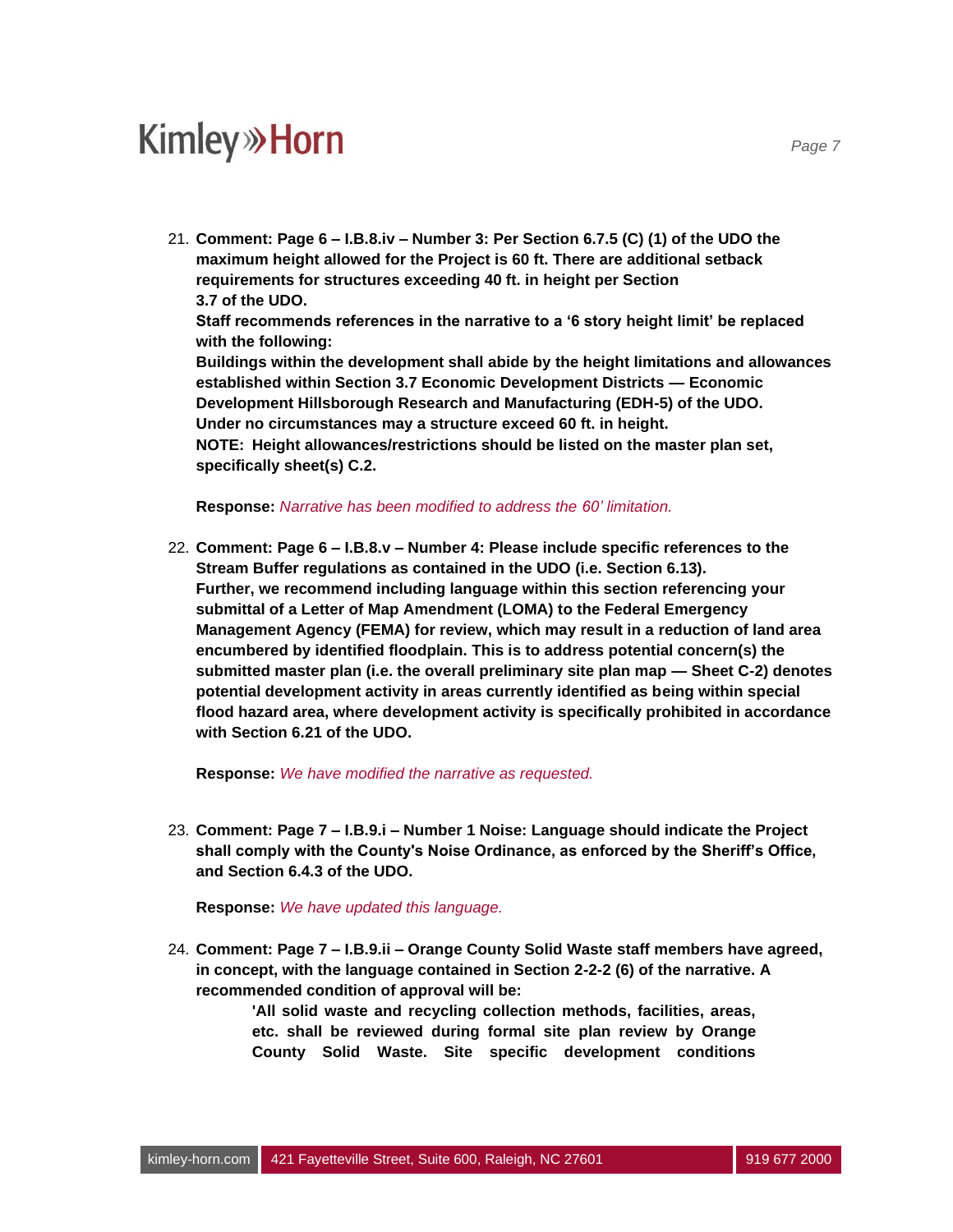**associated with solid waste/recycling collection and disposal will be addressed at that time'**

**There is a typo under 6 (d) (v) of the narrative, specifically the word 'and' appears at the end of the proposed standard that does not appear to belong.**

**Response:** *Narrative has been updated as requested.*

25. **Comment: Page 7 – I.B.9.iii – Number 7 Erosion Control: Please revise the narrative and make specific reference the Project will comply with the provisions of Section 6.15 Soil Erosion and Sedimentation Control of the UDO.**

**Response:** *The narrative has been revised as requested.*

- 26. **Comment: Page 7 – I.B.9.iv – Orange County Erosion Control and Stormwater Management staffs are reviewing the proposed conditions under Section 2-2-2 of the narrative. General observation(s):**
	- **1. If it is your intention to make use of nutrient buy-down tools, the narrative should contain language denoting same.**
	- **2. County riparian/floodplain buffer requirements are more restrictive that State riparian standards. Language in Section 8 (a) of the narrative should be modified to indicate riparian buffers shall be maintained consistent with the provision(s) of Section 6.13 of the UDO. This change will also ensure consistency with language contained in Section 2-2-3 (1) (a) of the narrative.**

**Response:** *1. Narrative notes that the project has the option to utilize a nutrient buydown. 2. This language has been modified as requested.*

27. **Comment: Page 7 – I.B.10 – Section 2-2-3 General Performance Standards — Environmental: The narrative needs to contain a summary of the findings of the Environmental Assessment (Exhibit G). Specifically, an analysis of the information demonstrating compliance with applicable standards (i.e. Section 6.16.3 (B) of the UDO). This analysis is vital to documenting your rationale for arguing an Environmental Impact Statement, as detailed in Section 6.16.4 of the UDO, is not required for the Project.**

**Response:** *The environmental section of the narrative has been updated with justification as requested.*

28. **Comment: Page 8 – I.B.11 – Staff recommends you add language indicating the 'examples' contained within the narrative are for illustrative purposes only and do not represent actual client(s) or tenants. The rationale is the listing of a specific company**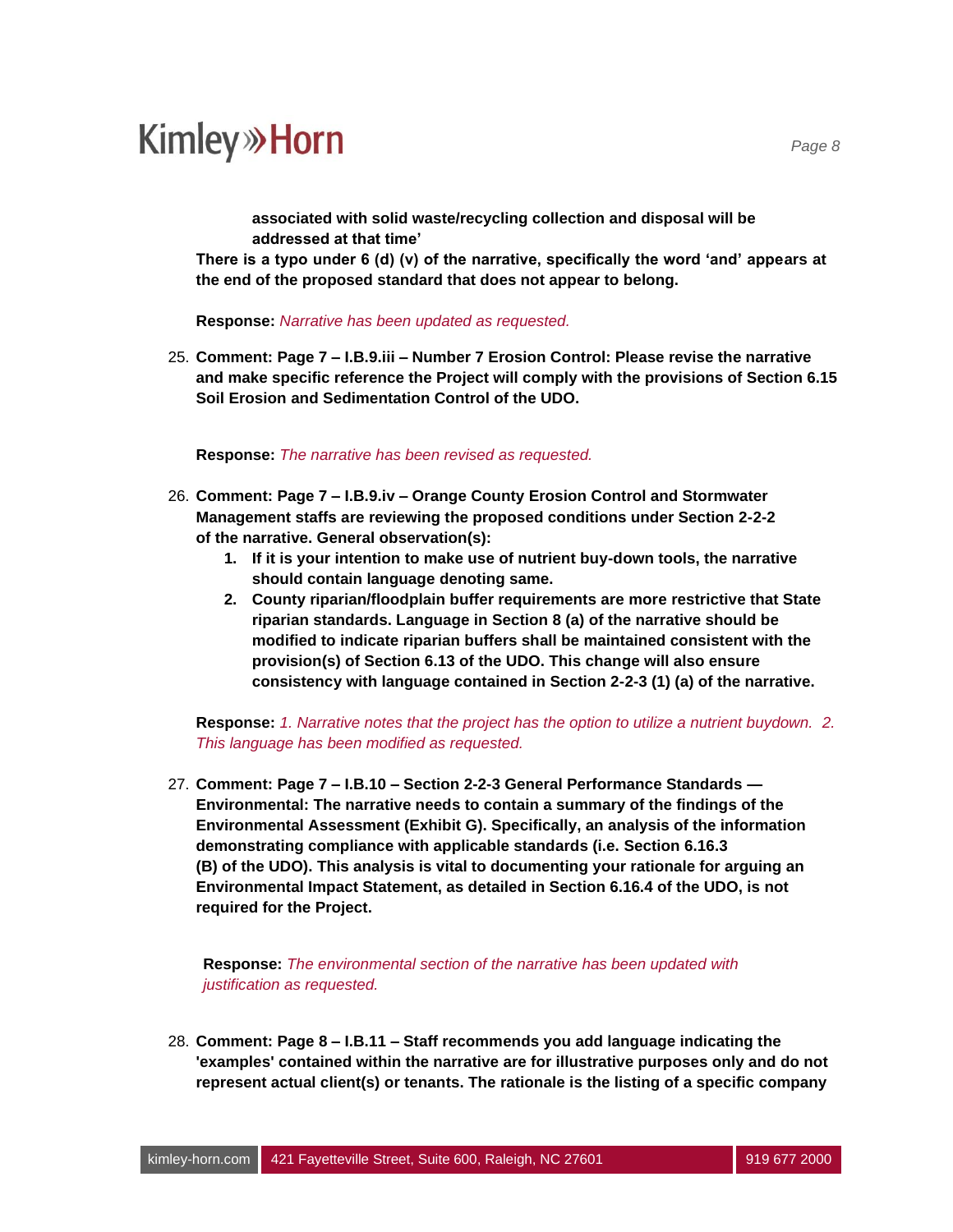**or business could become an unnecessary focus of discussion/criticism during review of the Project.**

**Response:** *Language added as requested.*

- 29. **Comment: Page 8 – I.B.12 – Section 2-3-2 Landscaping and Preservation Design:**
	- **i. General: The section should provide detail on the landscape and buffer management standards for the Project, including:**

**1. Amount of proposed foliage within identified landscaped areas. Section 6.8.7 (F) of the UDO, the County establishes various buffer types outlining the number/species of foliage required within every 100 linear ft. of property.**

**The narrative will need to define what level of landscaping is going to be required consistent with this standard.**

- **ii. Number 2: Language should be modified to indicate formal landscape plans shall be submitted as part of each individual site plan for review and approval consistent with approved standards for the Project.**
- **iii. Number 5:**
	- **1. Specify planting of a canopy tree within required tree islands;**
	- **2. Tree(s) should be, at a minimum, 1 '7 inch caliper at dbh at time of installation;**

**3. Tree planting area should be increased from 162 sq.ft. (9 ft. by 18 ft. as suggested) to a minimum of 200 sq.ft. to ensure adequate area for installation. As a reminder Section 6.8.7 (D) (2) (b) requires terminal landscape islands within parking lots to be 300 sq.ft. in area;**

**4. Each terminal island or 'tree grate area' as detailed in the narrative should contain 1 canopy tree and shrubs for coverage. Staff recommends inclusion of a typical 'tree grate area' design schematic showing the 'tree grate area' design as well as the anticipated installation of proposed foliage.**

- **iv. Number 6:**
	- **1. All parking areas should have a vegetative buffer, at least 10 ft. in width, separating parking from adjacent open space, vehicular use areas, property lines, etc. For reference purposes, staff is recommending compliance with Section 6.8.7 (D) (1) of the UDO.**

**If it is your intention to allow existing/preserved foliage to satisfy this requirement, please indicate same within the narrative and on Sheet C-6 of the master plan set;**

**2. Staff is not of the opinion a 5% building perimeter landscaping requirement will be sufficient and recommends continued discussion. For reference purposes, current regulations would require the following (Section 6.8.7 (C))**

*A minimum of a five foot landscape area must be planted around the entire foundation of non- residential structures to*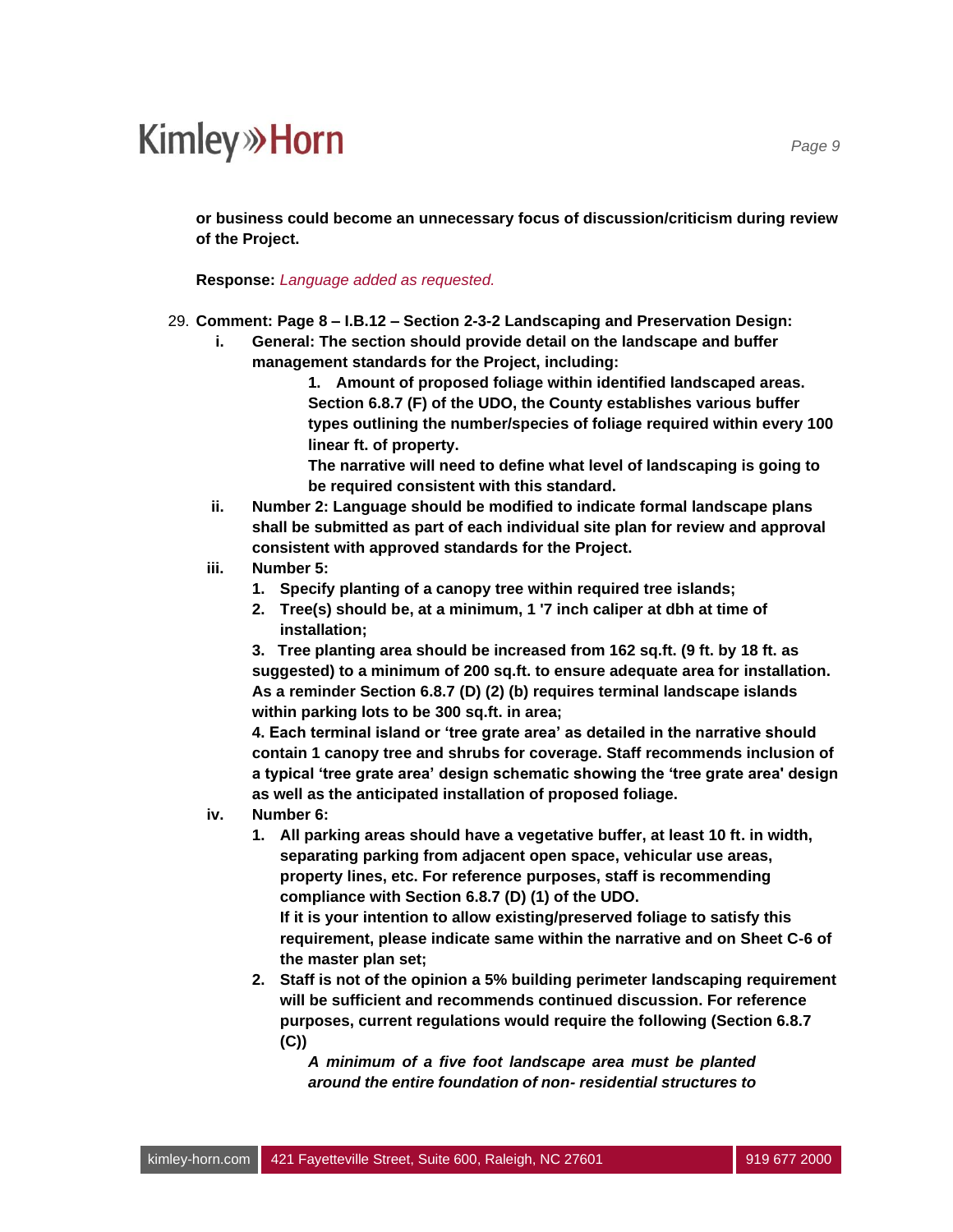*blend the architecture into the site and to accent entrances. Vegetation of varying heights and textures shall be placed along walls and fences to soften the planes.*

*If a landscape area around the foundation is not possible, as in the case of existing buildings and parking, landscape planters should be incorporated into the store frontage. This can be done by means of raised planters, sidewalk cutouts, or portable planters.*

**v. Number 7: As previously indicated, the County requires landscaping to be installed/preserved to meet a specified level of intensity (i.e. minimum foliage per every 100 linear ft.). Staff requests additional review of establishing a minimum standard for the Project using the provisions of Section 6.8.6 as a guide.**

**As part of initiating this conversation, staff requests you consider the following minimum standard: 3 canopy, 1 evergreen, 2 deciduous understory, 5 evergreen understory, and 40 shrub trees for every 100 ft. of required landscape area.**

**Response:** *The binder has been modified in consideration of these requests. Regarding item 7, we are proposing a perimeter buffer where existing vegetation is cleared. In areas where vegetation is not cleared, the existing vegetation will count toward the perimeter buffer.*

#### 30. **Comment: Page 9 – I.B.13 – Section 2-3-3 Signs and Lighting:**

- **i. Staff is still reviewing the master sign plan (Exhibit F) and will provide comment(s) as soon as possible.**
- **ii. If the location of outdoor lighting fixtures is known, a formal lighting plan is required to be submitted as part of the MPD-CZ application (refer to Section 6.11.5 (B) of the UDO). If not, please add language indicating same within the narrative.**
- **iii. With respect to lighting standards contained in Section 2-3-3 of the narrative, staff recommends:**
	- **1. Add language indicating all lights shall be full cut-off fixtures;**
	- **2. Provide detail on the anticipated height of all light poles;**
	- **3. Provide detail that the Project will comply with maximum permitted foot-candle limits consistent with Section 6.11.6 of the UDO (i.e. observe a light limit of 0.5 foot-candles at any adjoining residential property line and/or 1.0 foot-candles at any adjoining non-residential property line);**
	- **4. You may wish to add language to the narrative indicating all security lights shall abide by the requirements of Section 6.11.3 (J) of the UDO;**
	- **5. Add language indicating formal lighting plans shall be submitted with all site plans where outdoor lighting is proposed;**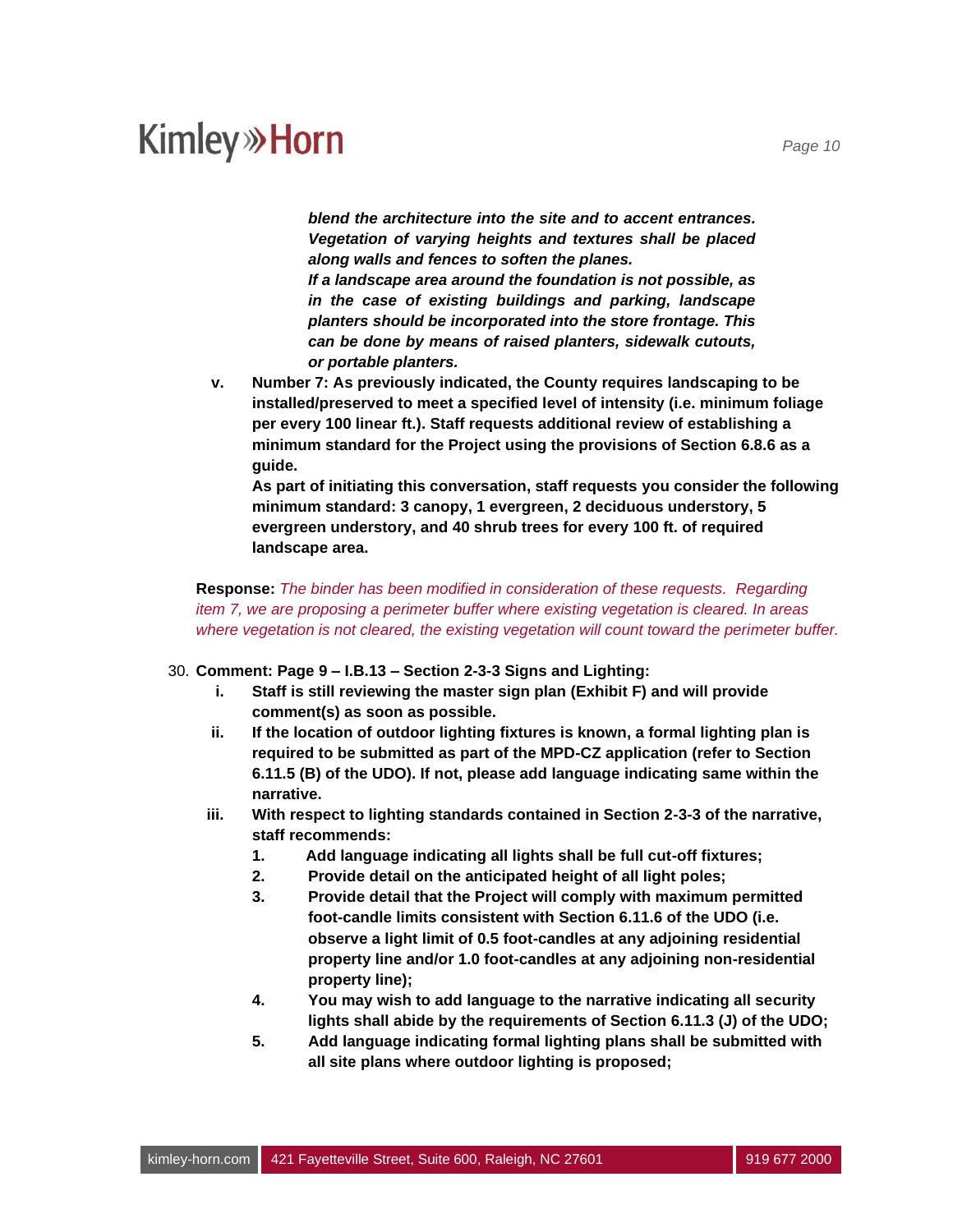**6. Add language that lighting for the project shall comply with applicable NC Department of Transportation requirements for roadway lighting.**

**Response:** *Cutoff light fixtures will be provided, and light fixtures will not exceed 45' in height. All roadways internal to the project are private and not subject to NCDOT requirements.*

31. **Comment: Page 10 – I.B.14 – Section 3-1 Internal Traffic Circulation and Parking: No initial comments other than those referenced under 'General Comments'.**

**Response:** *Noted.*

- 32. **Comment: Page 10 – I.B.15 – Section 3-2 TIA Improvement Summary:**
	- **i. The TIA describes the Project as consisting of "2,251,200 sq. feet of warehouse". As there will be a myriad of other development occurring within the Project (i.e. light manufacturing, warehousing, research, medical, fulfillment services, etc.)**

**staff is concerned the TIA does not adequately anticipate/define impacts.**

- **ii. According to the TIA, the Project anticipates generating 3,648 new trips per average weekday, with 320 AM peak trips and 326 PM peak trips. The AM/PM "peaks" represent only 18% of all trips. This number seems small to staff. This, combined with the anticipated mixture of land uses summarized herein, could create issues with some of the lower-performing LOS intersections (and overall greater rates of congestion in the area).**
- **iii. There does not appear to be sufficient right-of-way to allow for the development of a dedicated right-turn lane on southbound Old NC 86. The concern for staff is that this 'right-turn lane' is the designated connection to three (listed as A, B and C within the TIA) of four total driveways to be constructed (the fourth, D, will be on Davis Rd.).**
- **iv. The three "exceptions" that do not meet LOS D or better for average intersections are all predicated on a "typical" AM and PM peak time. Staff is concerned this will, actually, be the case if the majority/entirety of the development is warehousing.**
- **v. The turn movements were calculated in October of 2016. Staff is concerned how valid this data may still be.**
- **vi. One Page 31, Table 8 of the TIA there are references to Old NC 86 at I-40 EB have an issue with maxing out the 200-feet of available storage during AM travel periods.**

**Staff is concerned none of the recommendations contained within the TIA call for an additional lane or improvement beyond a traffic light to address this issue.**

**vii. The overall conclusions (page 34 of Exhibit H) identify the problems that create a LOS E and LOS F for these particular intersections, but offer no solutions. As**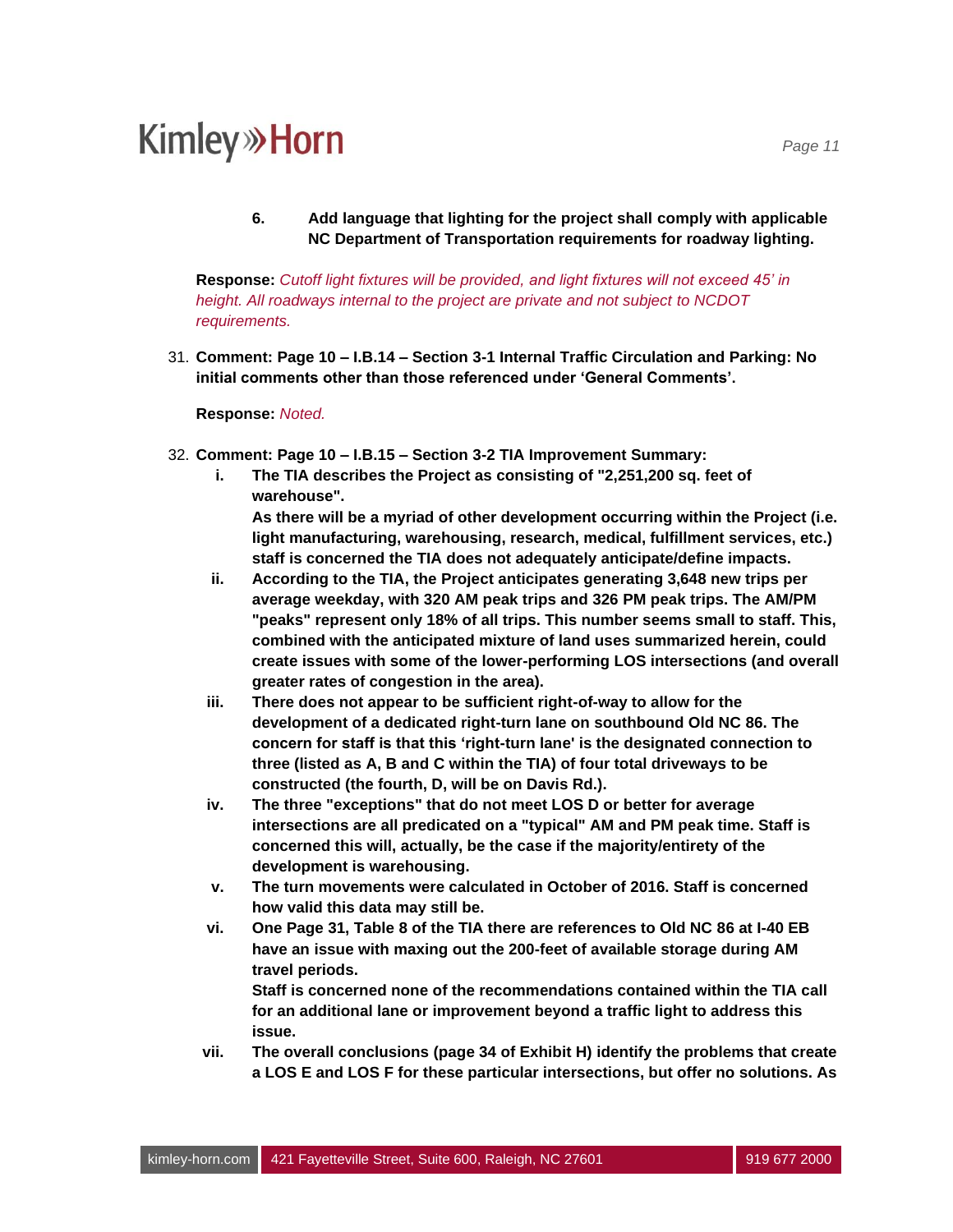**2 of the three intersections in question connect to I-40, and one connects with the road containing three of the development's four total driveways, this is a concern for staff.**

**Response:** *TIA comments will be addressed globally upon receipt of direction from NCDOT.*

#### 33. **Comment: Page 11 – I.B.16 – Section 5-1 Vegetated Buffers:**

- **i. Number 1: As proposed, there is a 100 ft. 'perimeter structure buffer' along the external western property line with allowances for parking/internal roads within 50 ft. of the western property line. Consistent with the provisions of Section 6.8.12 (C) of the UDO, staff recommends observing a 100 ft. perimeter buffer for the Project from western and southern property lines that are adjacent to residentially zoned property. Staff would agree with allowing trails and/or roadways within this area but not parking areas.**
- **ii. Number 3: Staff recommends a 30 ft. vegetative/landscape area separating the Project from both the Service and Davis Road rights- of-way. As written, the narrative references a 25 ft. 'land use buffer' along Service Road and does not mention Davis Road.**
- **iii. Number 4: Please indicate buffers along all 'water features' (i.e. streams, floodplain, wetlands, etc.) shall be preserved consistent with Section 6.13 of the UDO. As an aside, required buffer is based on slope. There may be areas of the Project where a 65 ft. stream buffer may be applicable versus an 80 ft. buffer.**

**Response:** *i. In order to observe the recommended stream and floodplain buffers, the perimeter buffers will remain as proposed.**ii: A 30' vegetative/landscape area separating the project from Davis Road right-of-way will be included; iii: Narrative has been updated accordingly.*

34. **Comment: Page 11 – I.C.1 – Master Plan Set:**

**1. Section 6.7.1 (B) (1) of the UDO requires a map of the development site. While the master plan map set provides the majority of required detail(s), the submittal should be modified as indicated:**

- **i. Label and identify the various 'lines' on the submitted map(s). Specifically:**
	- **1. Internal and external property lines;**
	- **2. Internal rights-of-way;**
	- **3. Internal district or 'pod' development areas;**
	- **4. Utility lines/easements. Staff recommends the use of a legend indicating what these lines represent (i.e. project boundary lines, utility easements, utility service areas, rights-of-way, etc.).**

**ii. Sheet C-2 should display the floodplain and floodplain buffer area per Section 6.13 of the UDO;**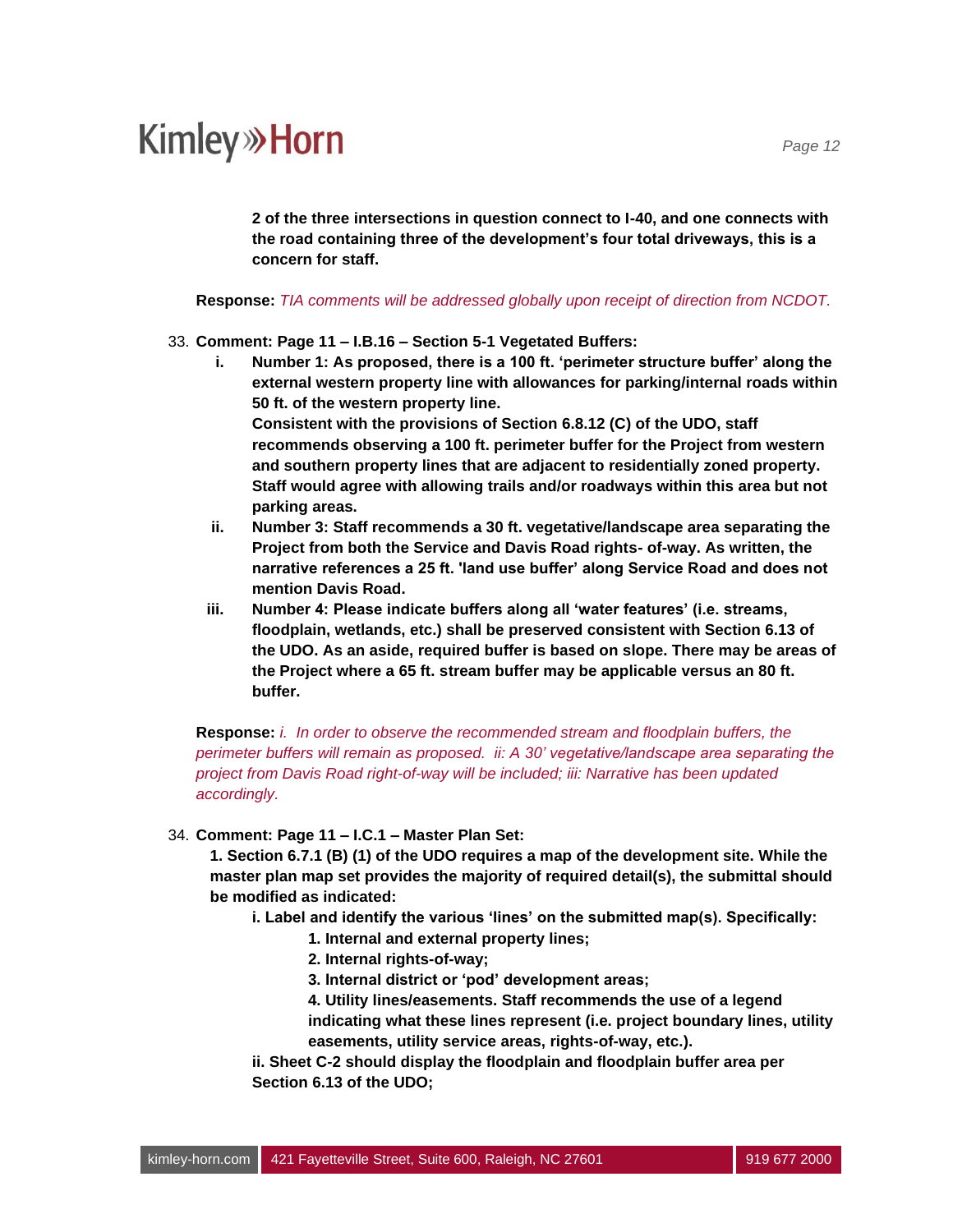**iii. Sheet C-2 should display the following information:**

- **1. Proposed floor area ratio (FAR) for the Project;**
- **2. Proposed open space;**
- **3. Breakdown of landscape/buffer area (i.e. acreage) for the Project;**
- **4. Proposed setbacks (internal and external);**
- **5. Anticipated number of parking spaces, loading berths/stalls, etc.;**

**6. Maximum allowable building height (in general and per each individual development 'pod' if there will be a difference);**

**7. Anticipated number of parking spaces with access to alternative energy charging stations (if proposed);**

**8. Number of 'park and ride' spaces (if proposed).**

**Response:** *Site plans updated accordingly.*

**Comment: iv. Development of Building D appears to 'cross' an existing property line. There needs to be some explanation of boundary/development areas on the master plan set providing an explanation of what will be included within individual development areas of the Project.**

**Response:** *Property lines have been updated on this submittal.*

**Comment: v. Sheet(s) C-2 and C-2.4 indicate there will be development activity occurring within an existing utility easement, specifically a power line easement. Staff requires documentation indicating either the power line/easement is being relocated or the utility provider will allow for the development of parking and structures within their easement.**

#### **Response:** *A copy of the Duke Energy easement is included with this submittal.*

**Comment: vi. Sheet C-6: Label and document all proposed and/or required Iandscape/ buffer areas for the Project including, but not limited to:**

- **1. Perimeter buffers;**
- **2. In-between lot/development pod landscape areas;**

**3. Internal landscaping (i.e. parking lot and parking lot perimeter, building, preservation of existing significant foliage, etc.);**

**4. Stream/floodplain buffers;**

**5. Major Transportation Corridor (MTC) buffers, including requested breaks consistent with Section 6.6.4 of the UDO.**

**Response:** *These items have been labeled as requested.* 

**Comment: vii. Sheet C-6 needs a legend detailing what the proposed landscape/buffer areas are.**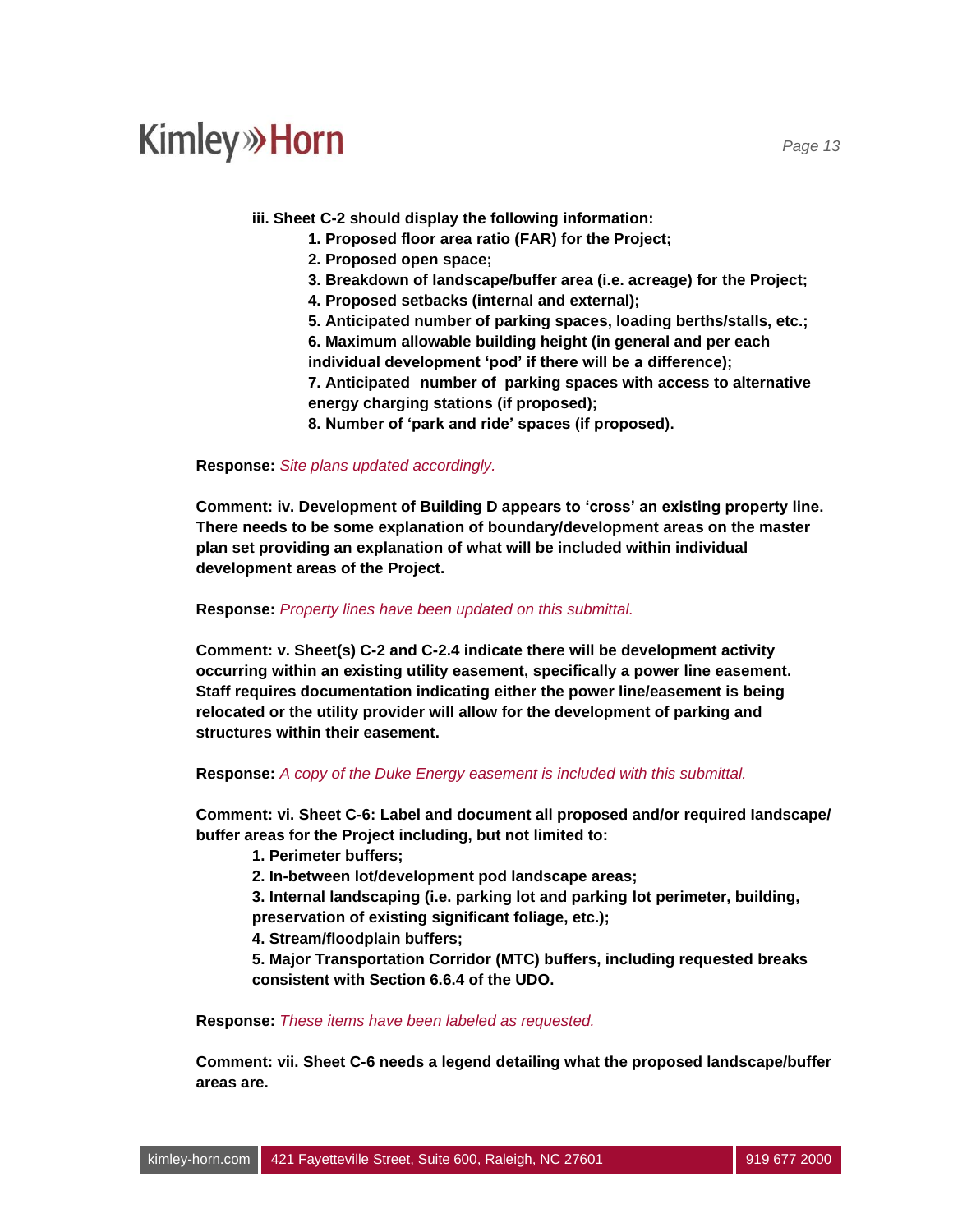**Further, revise the Sheet to contain the proposed planting schedule (i.e. amount of foliage for every 100 linear ft. of the Project) consistent with previous direction. Staff recommends use of a planting detail on the Sheet supporting this description and offers the following illustrative example as a guide:**



**Note: not taken from County UDO. Graphic is for illustrative purposes only.**

**Response:** *Planting detail will be added as requested to the master plans*

- 35. **Comment: Page 13 – I.1.i – Provide the following additional detail on Sheet C-2:**
	- **1. A typical public road access cross section detail for the individual development areas;**
	- **2. A typical interior roadway design standard (i.e. cross section) including drainage detail(s) and explanation of how drainage will be handled by interior road systems if at all;**
	- **3. If there is a proposed layout (i.e. creation of individual parcels allowing for development) please denote same on this map;**
	- **4. Provide language indicating if denoted stormwater control measures (SCMs) are:**
		- **a. For illustrative purposes (i.e. final SCM location shall be determined with the submittal of a formal stormwater management plan in accordance with the UDO);**
		- **b. Are anticipated to serve as master drainage basin areas or for specific 'pods'.**

**Response:** *1. The access road is a private road and no cross section will be provided.*

- *2. The majority of interior roadway drainage will be handled by onsite SCMs.*
- *3. Individual parcels have been noted in this resubmittal.*
- *4. The SCMs are based on master drainage basins and illustrative in nature.*
- 36. **Comment: Page 13 – I.1.ii – Sheet C-4: Section 6.7.1 (B) (6) of the UDO requires a map detailing the utility master plan for the project (Sheet C-4). While the Sheet C-4**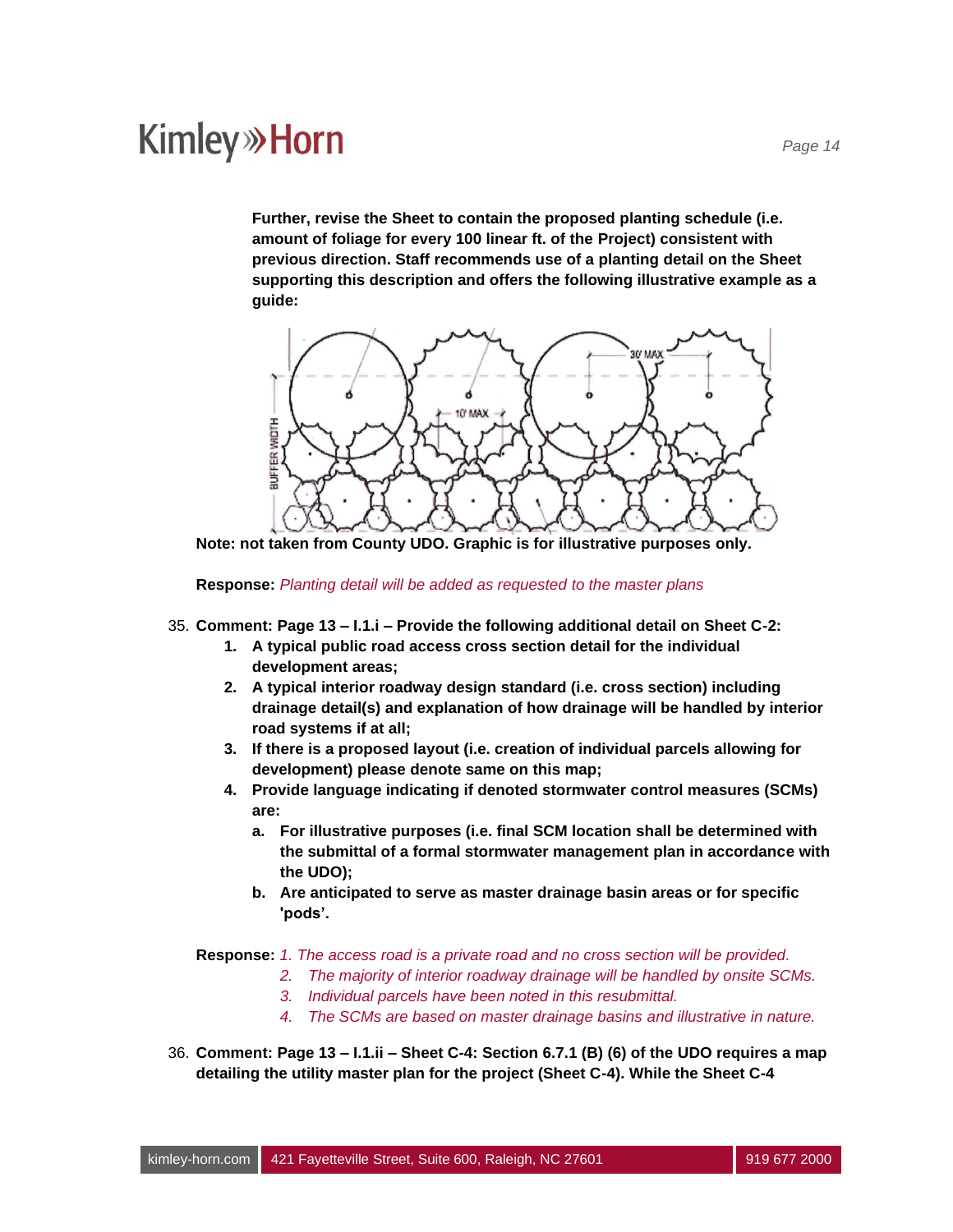**provides the majority of required detail(s), the submittal should be modified as indicated:**

- **1. Denote the location of all utility lines (i.e. sewer, water, reclaimed water, stormwater management, electrical service, cable, telephone, etc.) on the map. As part of this modification please provide a key/legend detailing:**
	- **a. Existing infrastructure in place,**
	- **b. What infrastructure is expected to be constructed by Orange County/Town of Hillsborough, and**
	- **c. New infrastructure serving the project. As part of this requirement, staff will need detailed information on proposed line types, sizes, anticipated construction, etc.**
- **b. Denote the anticipated location of sidewalks to assist staff ascertain if there will be any conflicts with utility location.**
- **c. The map will need to be modified to include the detailed design calculations for the project indicating that the proposed utility lines are sufficient for expected development and associated/estimated density for the project.**
- **d. Include a note indicating: 'All onsite utilities shall be underground unless approved by the Board of County Commissioners'.**
- **e. Indicate connection points to various utility lines.**
- **f. Denote the location of any anticipated/planned utility infrastructure (i.e. pump stations, etc.).**
- **g. Please include the following information on Sheet C-4:**
	- **a. Provide detail on anticipated fire flow for the proposed utility lines with detail on how same will support the project. As a general reminder fire flow requirements are necessary for consideration when sizing water lines.**
	- **b. Provide detail on the anticipated placement of manholes and elevations same. This will include the provision of a typical manhole construction detail.**
	- **c. Anticipated stub out locations.**
	- **d. All existing and anticipated utility line easements.**
	- **e. Provide sufficient detail outlining how the project will comply with the Town of Hillsborough water/sewer utility line construction standards.**
	- **f. Additional detail on expected build-out. This information shall be essential in evaluating the ability of installed infrastructure to meet current and future needs of the project.**
	- **g. Information outlining opportunities for water and sewer extension to serve adjacent parcels.**

**NOTE: The ability to serve surrounding parcels is predicated on said parcels location within a primary service area as detailed within the Water and Sewer Management, Planning, and Boundary Agreement (WASMPBA), the County Comprehensive Plan, and the Orange County/Town of Hillsborough Joint Planning Land Use Plan.**